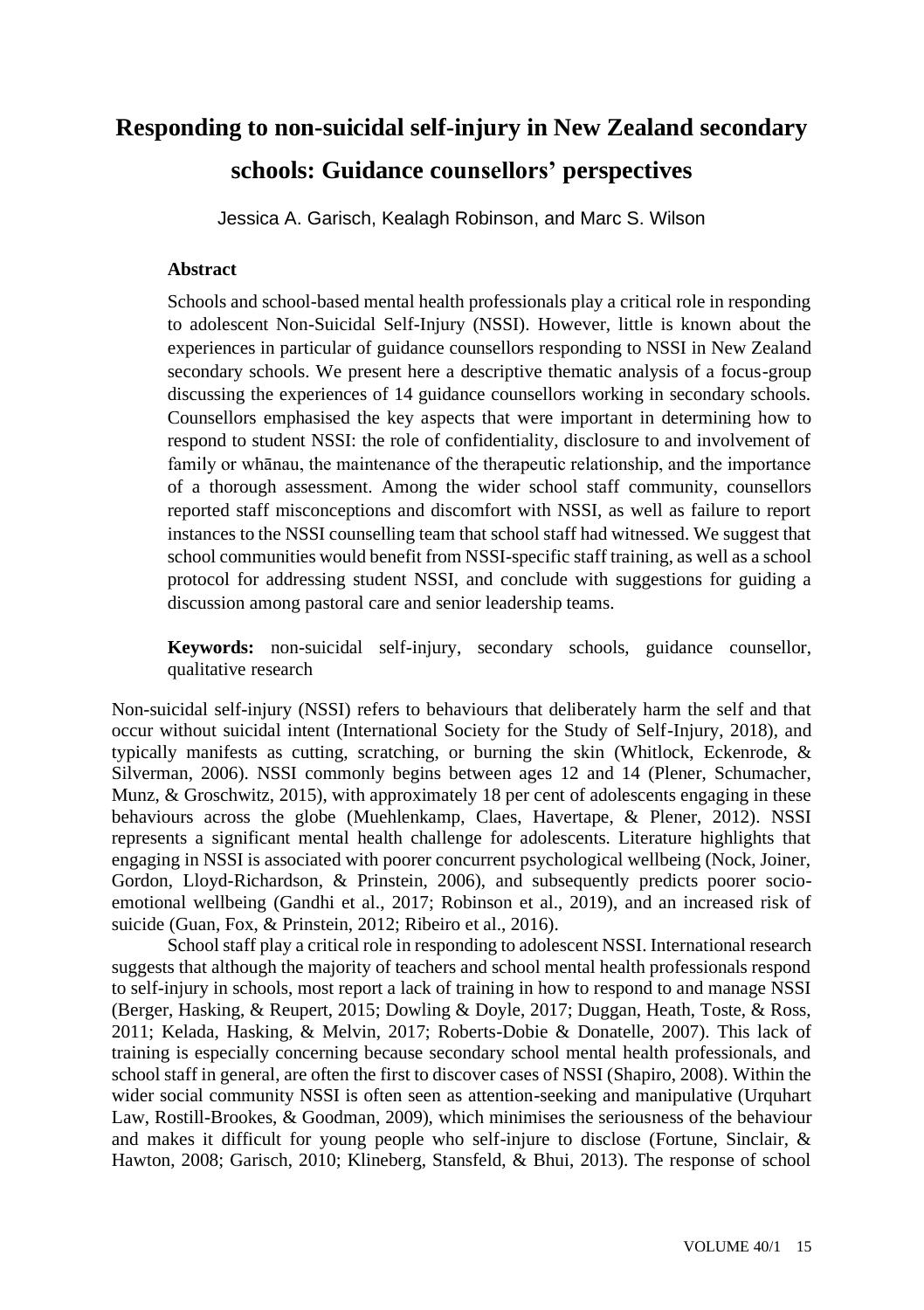staff on the "front line" is vital to managing stigma, especially as the experience of disclosure/discovery influences the likelihood of young people accessing future support.

There are several international guidelines for responding to NSSI in schools (e.g., De Riggi, Moumne, Heath, & Lewis, 2016; Hamza & Heath, 2018; Hasking et al., 2016; Shapiro, 2008), although the extent to which these are utilised in New Zealand is unclear. There are no national guidelines for secondary schools specific to this concern; often NSSI behaviour is grouped into guidelines for responding more generally to dangerous behaviours such as suicidality and aggression (Collings, 2012; Ministry of Education, 2013). However, NSSI has been substantially differentiated from other risky behaviours (see for example, Muehlenkamp & Kerr, 2010), and thus requires a considered and flexible approach based on a student's presentation and surrounding support systems.

The current study sought to investigate and describe how pastoral care workers in secondary schools in the wider Wellington region respond to student NSSI. From 2012 onwards, our research team (the Youth Wellbeing Study) held annual workshops for school mental health professionals and youth workers in the wider Wellington region on youth wellbeing. At our 2013 workshop we facilitated a group discussion focused on the ways in which secondary schools respond to NSSI. Here we analyse the data from this discussion with the aim of providing a descriptive account of the factors pastoral care staff consider when responding to NSSI in schools. The intention is to provide a springboard for further discussion within pastoral care teams regarding their practice.

# **Method**

#### *Participants*

Fourteen secondary school guidance counsellors (four of whom were male and 10 female) contributed to a one-hour focus-group discussion. This focus group was recruited from, and took place within, a wider workshop on NSSI. This workshop was attended by 39 people (24 secondary school guidance counsellors, four youth support workers for local youth health agencies, one university counsellor, one youth agency training provider, one health nurse, and one social worker at a teen parent unit; the remainder were research team members), of which 14 research participants contributed to the discussion. Unsurprisingly, given the particular focus on NSSI within the school, only school guidance counsellors chose to contribute to the discussion.

#### *Procedure*

An invitation to take part in a free day-long workshop on adolescent wellbeing was extended to all school-based mental health professionals in the Greater Wellington region via Youth Wellbeing Study newsletters and was shared among school-based mental health professionals' personal networks. Several days prior to the workshop, all attendees were emailed a workshop programme which included an information sheet, ground rules for the focus group, and a consent form pertaining to the focus-group discussion presented here. At the beginning of the workshop, attendees were verbally informed about the study, and reminded that participation was voluntary and confidential. The focus-group discussion occurred midway through the workshop day, with participants providing written informed consent prior to the discussion. Workshop attendees who did not wish to take part or listen to the discussion were asked to leave the room for a refreshment break. All workshop attendees chose to give consent to take part in the focus group, although as stated earlier only 14 chose to contribute to the discussion (i.e., the remainder were silent during the discussion). Attendees formed small groups around a central table, with the facilitators standing at the top of the room, and the room was kept closed throughout the discussion, to maintain privacy. Prior to the discussion, the facilitators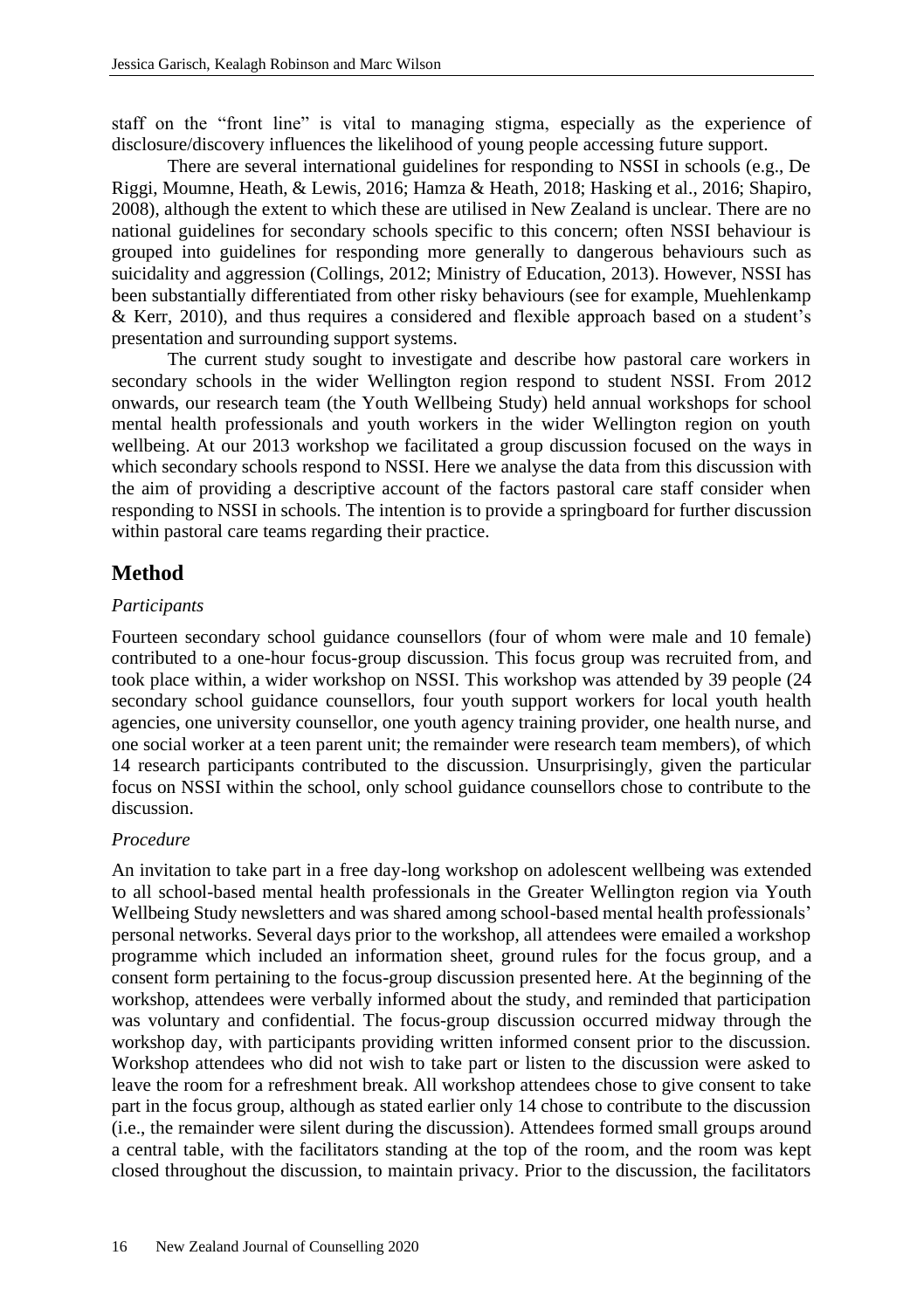reiterated the ground rules for the focus group (i.e., expectations of confidentiality and respect, with one speaker at a time).

A common, long-standing criticism of qualitative research is that interviews (and therefore findings) are influenced by leading questions (e.g., Kvale, 1994). This prompted us to be mindful of ensuring the discussion, which began with the question "Is there a process for managing NSSI in your school?", was participant-led. The participants then discussed the overall topic of responding to NSSI in secondary schools. Given that multiple participants took part in the discussion and in the interest of focusing on guidance counsellors' experiences, the discussion was allowed to flow as directed by the group with minor facilitation and reflection by facilitators. To assist with transcription, the discussion was audio and visually recorded. All identifying information regarding attendees and their affiliated agencies was deleted during transcription and as all workshop attendees had provided consent to take part in the discussion, they were verbally debriefed after the discussion and later sent a copy of the transcript. Ethical approval for this study was provided from Victoria University of Wellington's Human Ethics Committee.

## *Analytic approach*

Data were analysed using thematic analysis, a method for identifying patterns of meaning across a qualitative dataset (Braun & Clarke, 2006; Braun & Clarke, 2013), with the intention of giving voice to guidance counsellors working to manage NSSI in secondary schools within New Zealand.

Using an inductive approach (Braun & Clarke, 2006; Braun & Clarke, 2013), the transcript was read and re-read for data relating to the research question; there was no attempt to fit the data to a pre-existing theoretical framework. However, as researchers we acknowledge that we have been researching NSSI for many years and therefore cannot separate ourselves from the knowledge we have in this area. In this regard, theoretical understandings and approaches to NSSI may have influenced theme-selection. In addition, the participants may have been mindful of existing research and theoretical understandings of NSSI, as these were discussed in the wider workshop, and provided the context within which the research-based discussion took place. Themes were identified using a semantic and realist approach (Braun & Clarke, 2006; Braun & Clarke, 2013). In this approach, participants' language is seen to directly reflect their experience and depict the realities of responding to NSSI within schools. Quotes have been edited slightly for readability. In order to maintain confidentiality, participants were assigned a number in the order in which they contributed to the discussion.

# **Results**

From our findings, three main themes were identified: issues of disclosure, clinical consideration and responsibilities, and school infrastructure and climate. Each theme had associated sub-themes.

# *Theme 1: Issues of disclosure*

Counsellors actively negotiated with their clients about whether to disclose the student's NSSI, and if so, to whom. Prime considerations and/or difficulties in this decision-making process were deciding when to break confidentiality, considerations regarding whether and when to inform or involve family or whānau, and how to maintain the therapeutic relationship. This theme involved balancing concerns regarding students' privacy against the level of risk and the associated need to intervene.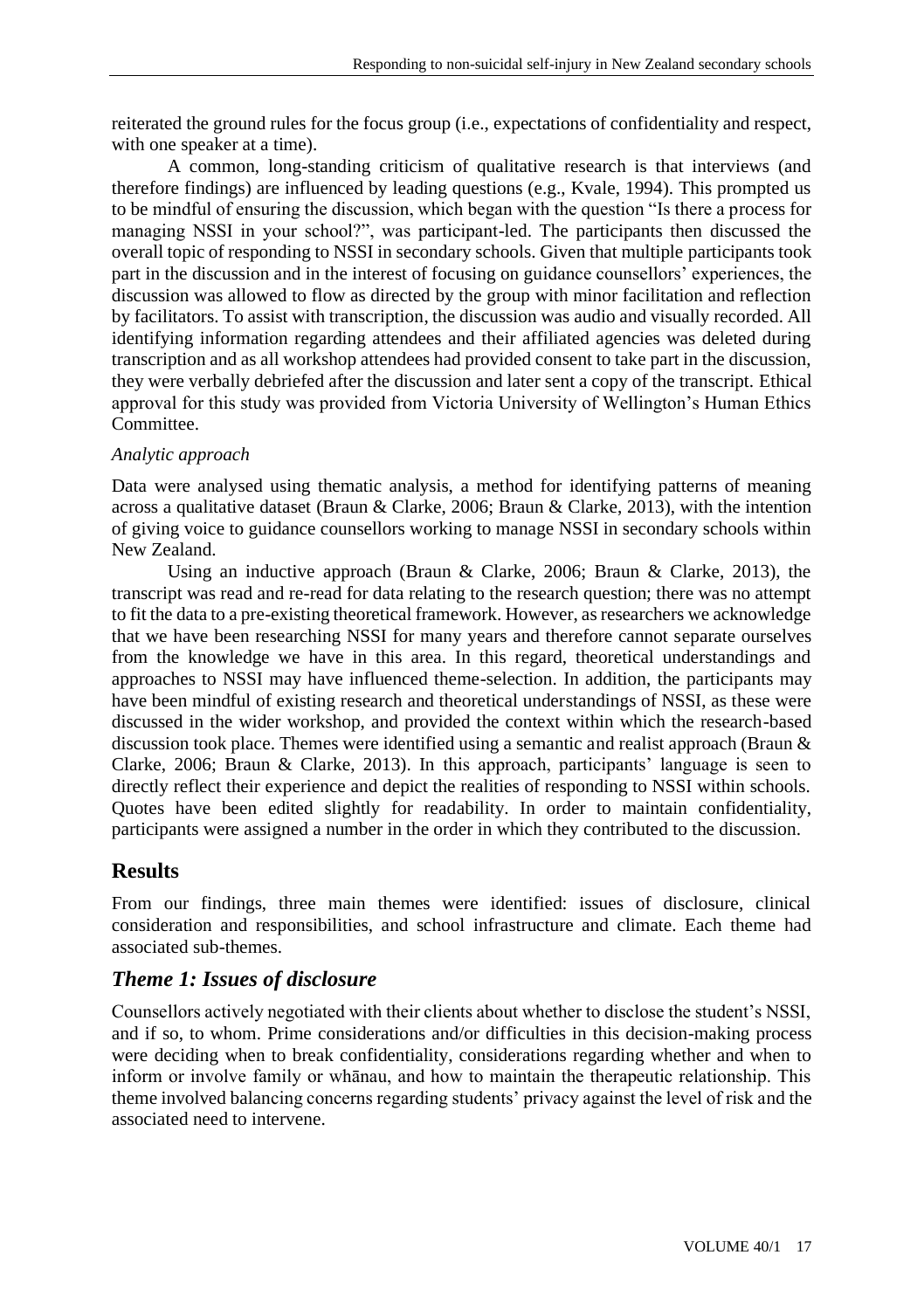#### *Negotiating confidentiality*

Decisions regarding confidentiality were based on the perceived level of risk, counsellor clinical judgement, students' engagement in the counselling process, and determining when, how, and who to disclose to. Counsellors referred to "serious" and "imminent" danger, "professional judgement", the "kind of harm" (i.e., the nature of NSSI and what it suggests about risk), and whether the self-injury was "containable".

*… mindfulness about serious imminent danger which may be* [when] *making that kind of assessment I think's really important here so getting to know the student … understand a little bit about the circumstance and then perhaps push forward and maybe breach confidentiality if required but you know that's a professional judgement than rather kind of a set of format of ways of dealing with things* (P3).

*… it's a fluid kind of discussion that would go on but I'd certainly unless there's you know serious and imminent danger … and that's apparent from the kind of harm that a young person's turned up with, and again that can be a negotiated thing with me and the dean about how they might manage it if they* [the deans] *came across it first* (P7).

*… make the assessment … depending on what's happening we may or may not talk to the parents. If it's non-suicidal self-injury and it's containable or even beneficial then we may not refer back to the parent or we may do, every case is individual* (P6).

The latter quote from P6 demonstrates how counsellors considered the function of students' NSSI, and the containment of risk, in their decision-making regarding disclosure. In terms of function, this quote considers whether the self-injury is "beneficial"; which refers to how selfinjury can function as a self-management strategy to help someone manage intense emotion, or urges. Self-injury may benefit someone in the moment and stop them from engaging in something ultimately more harmful, such as suicide. For some people who self-injure, their injury has an "anti-suicide" function, and therefore engaging in NSSI prevents them from doing something more harmful (Klonsky & Glenn, 2009).

One counsellor suggested that level of engagement was important in determining when to break confidentiality. Where there was unwillingness of the student to engage in counselling the counsellor would likely choose to tell whānau as a matter of course:

*Engagement makes a big difference. I think that if someone will really engage with me and doesn't want home to know but is prepared to engage in working then I may not tell home but it's such an individual and unique call every single time. I'm making that decision for myself and in league with the nurses usually so that other people in the system know but it's a hard call to make. … I had another circumstance where students came to me to say that one of their peers was cutting they were very concerned … when I met that student she said categorically absolutely not showing you anything and I'm not talking to you about this end of story so under that circumstance I felt, well, if you won't engage with me, I definitely have to speak to your mum ...* (P4)

Given the risks associated with NSSI, and the unknowns in an individual's presentation when they don't engage, it would seem expedient to alert whānau or a trusted adult to a student's self-injury.

Unfortunately, this can also backfire, as demonstrated in P4's continuing quote:

*… when I did* [tell mum] *I was told to mind my own business* … [and she] *said to me, you don't know anything about my daughter and just mind your own business and then rang the principal to have the principal tell me to mind my own business …* (P4)

This quote highlights that counsellors must be prepared for a range of reactions when disclosing a student's NSSI to whānau. The above quotes also illustrate that counsellors are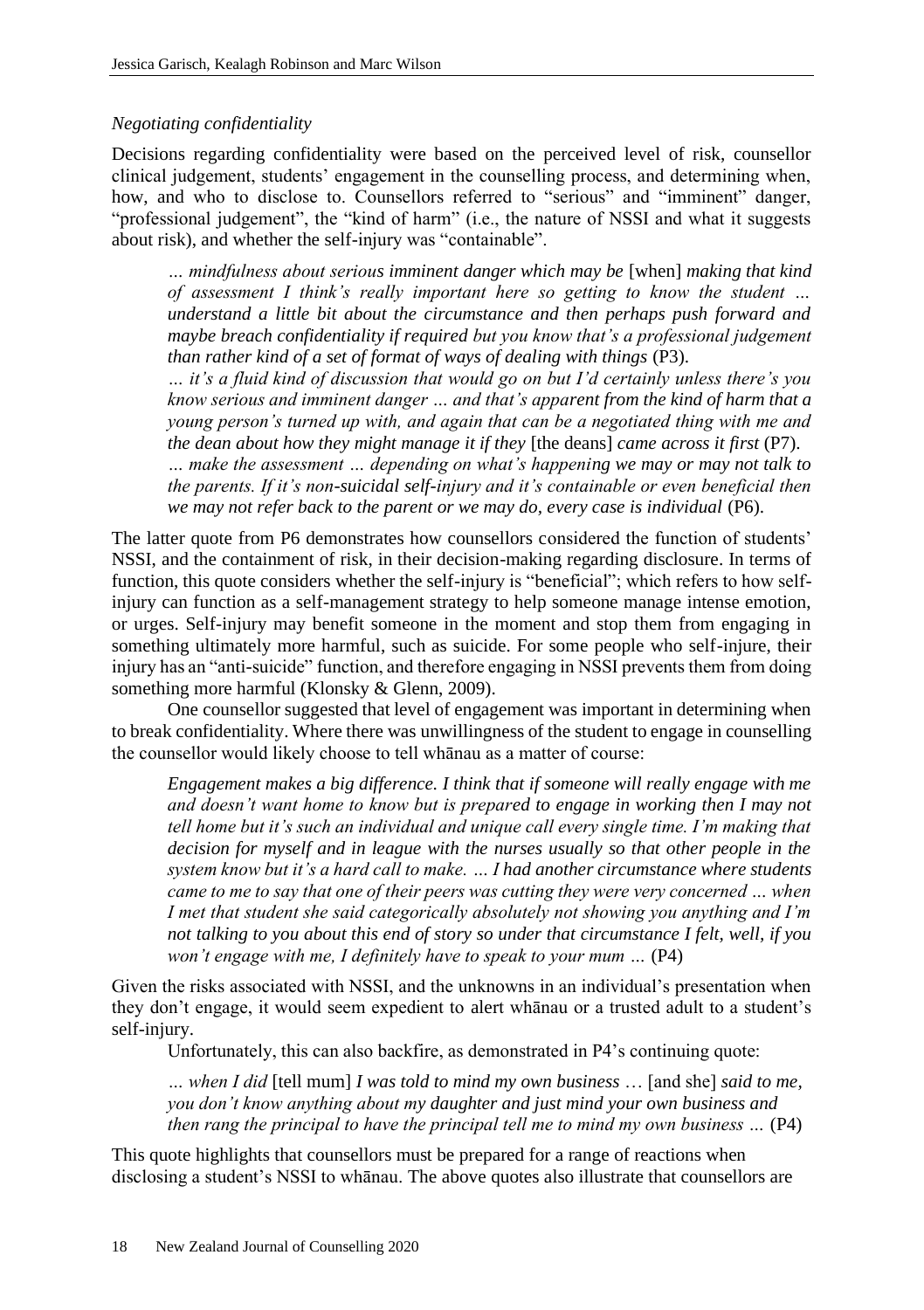not working in isolation, particularly when making decisions regarding disclosure and risk management. Counsellors are liaising with senior staff such as deans, the principal, school nurse(s), and colleagues.

## *Maintaining the therapeutic relationship*

Issues of disclosure were also linked to *maintaining the therapeutic relationship*. The counsellors were aware of balancing issues of confidentiality with establishing and maintaining rapport with students, and were mindful of this when deciding when and how to disclose to whānau:

*For me* [disclosing] *is a process that is completely transparent, my relationship with my client is paramount, trust is paramount and everything I do I would do it with the knowledge of* [the student] *and let them know if, especially if they're under 16<sup>i</sup> the parents are going to be told and we will do this together. There is nothing done behind closed doors and I'd certainly not refer to the dean* [and] *have a conversation that wasn't in front of the student …* (P6)

Decisions around informing parents and/or whānau were sometimes made in collaboration with the student, as a way of maintaining the relationship, ensuring transparency, and information gathering:

*… One of the things I do with my young people who self-harm … when we first become aware of it, is to have discussions with them about who knows* [about the selfinjury] *and who doesn't … to suss out their level of connection with their family, because … I get instances where we've together decided to contact the family, we've done it together, I've done it in front of the child. It's one of the things I do. I* [have a] *phone conversation* [with family] *and you* [the student] *stand there and hear exactly what's been said so there's no "he said she said" but it's an agreement we've reached together… and the kind of situations where we've agreed that actually, no, it's not going to be really helpful for your family to know so we have to build an alternative support team … because it's not allowed to just be me …* (P10)

Again, involving the young person was balanced with the need to ensure safety by developing a support system around the student, whether this be whānau or someone else. The above quote also illustrates counsellors' awareness of the need for additional support, over and above what they routinely offer, when working with students who self-injure. Further, some counsellors were adamant that they would not consider disclosing NSSI to whānau until meeting with the student and finding out more about them:

*… personally, it just wouldn't occur to me to tell families before I've actually met the student… meet the student and spend more time and find out a little more about the student for myself because I'm not always going to tell home …* (P4)

Several participants had processes in place within their school whereby other staff members would break confidentiality and disclose students' NSSI to whānau, which was specifically framed as a tactic to preserve the therapeutic relationship:

*… it's the deans and teachers that make that call to the parent and then we're kind of removed … but we're not colluding ... we don't want to end in some bind with confidentiality where it's just us and the student and they're refusing to let anyone else in to support …* (P5)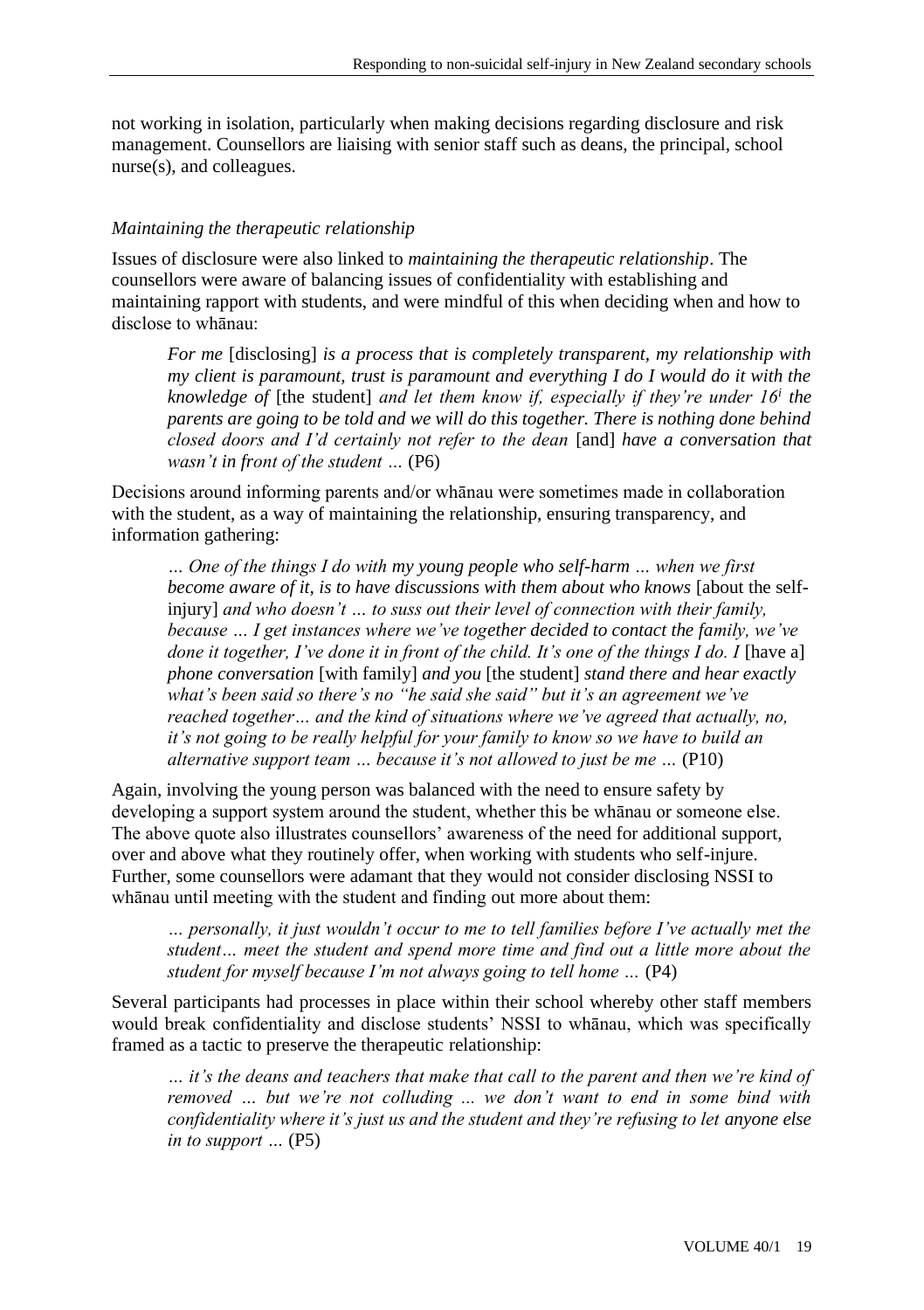This indicates that level of risk, age (i.e., under 16), an individualised assessment, and transparency are all issues of importance with regard to maintaining the therapeutic relationship and deciding when to disclose and potentially break confidentiality. This is in keeping with the New Zealand Association of Counsellors Code of Ethics (2016, principle 6.2 (a) that school counsellors are bound to uphold and which states "counsellors shall only make exceptions to confidentiality in order to reduce risk".

#### *Considerations when informing or involving family or whānau*

Counsellors raised several considerations when informing family or whānau of their child's self-injury or involving them in treatment. These included managing whānau distress, determining whether informing the family could adversely affect the young person's wellbeing, and the capacity of family members to manage this information.

Several counsellors commented on having to manage whānau distress, and that this could make it unclear who their client was, for example:

*I have had a situation where parents have actually communicated with me about their*  distress and then it's like "who's my client?". And it got really, really tricky. (P3)

Some counsellors questioned the utility of telling parents and whether, in some cases, this might place an extra burden on whānau relationships and contribute unnecessarily to the student's distress:

*I have experience of a woman* [mother] *who was* [like], *"they, they're just attentionseeking, they're not going to kill themselves". It was a really, really dangerous situation … very, very negative, to the point where the child was so completely closed down from everybody to discuss anything for fear that that information would go back to the mother and would make it worse for him …* (P5)

Whānau mental health was also a significant factor, and one that may be unknown prior to disclosure:

*… I was just thinking of a circumstance where actually I informed a parent and then a couple of days later, she came into school to tell me …* "*I've got really serious mental health issues myself; I've actually had a lot of mental illness.*" *This really upset me … I wasn't to know that the mum actually had mental health issues herself and that she might not manage the circumstances … that's another layer to speaking to families. So what do we know about families? How safe do we know the families always are when we tell them …?*(P4)

On the other hand, counsellors reported that disclosing NSSI to parents/hanau was often experienced as a relief, to both the student and the whānau member(s):

*… for the most part, sometimes students will say* "*okay it's a relief for you to tell my mum*" *and they'll* [whānau] *say* "*I knew something was going on and knew she wasn't happy* [it's a] *relief to know …*"(P4)

Several counsellors commented on the utility of informing whānau, stating that this was linked to a reduction in self-injury. Counsellors saw developing whānau capacity and cohesion as an important step in NSSI treatment and resiliency long term; for example:

*… I have found that… my students that have family awareness* [of NSSI] *I actually have found a reduction in their cutting. Their behaviour improvement is quite significant … I think getting family* [involved] *and helping family be on that* [student's] *team can be really helpful …* (P8)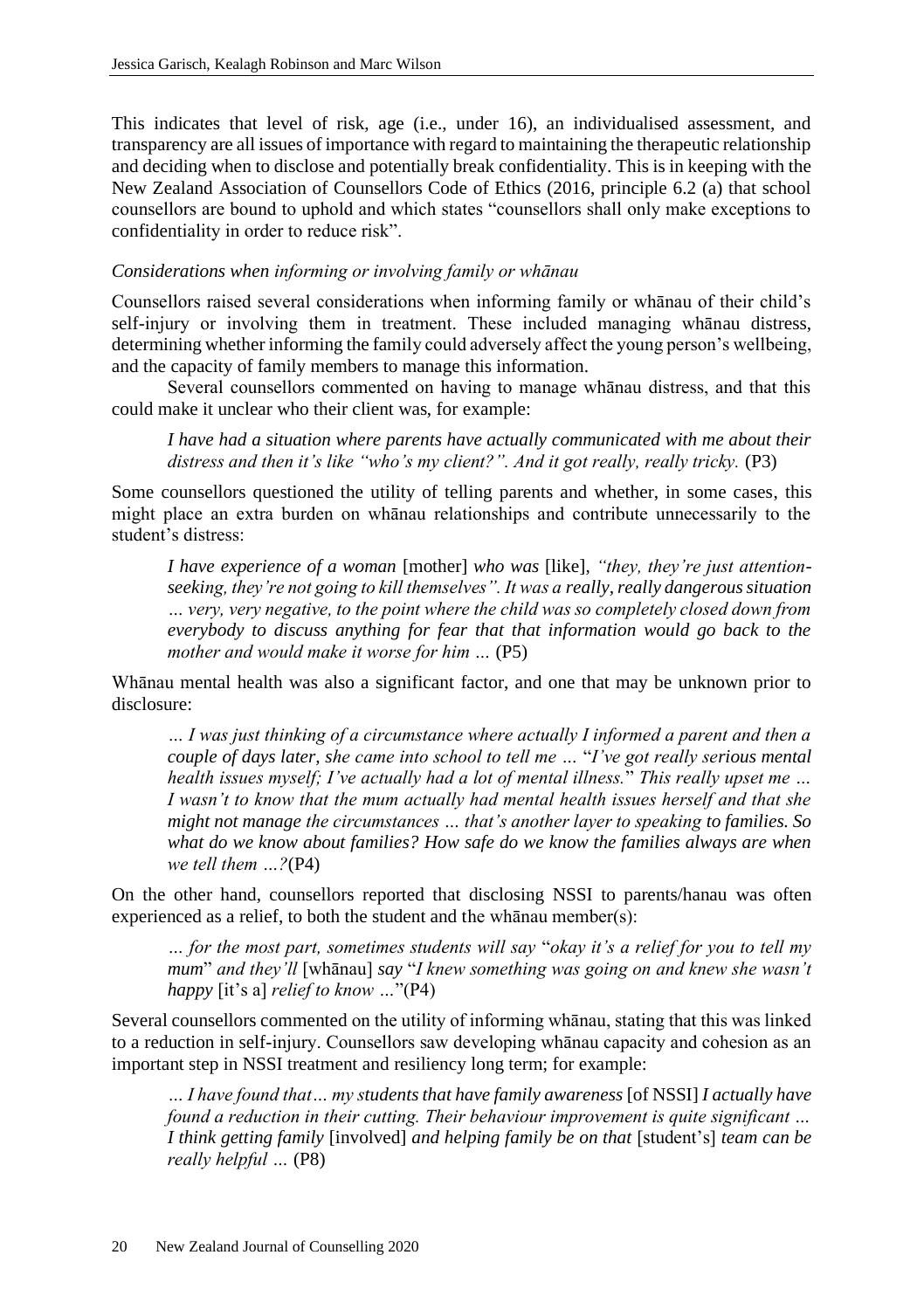Counsellors also acknowledged that they are only a "small part of their [the student's] world", and students need a wider, more long-term, support network:

*The other side of the issue is that we're just a small part of that, their world … hanau, now family, now they're going to be with them for the rest of their life, you know, and so whenever I'm working with kids I'm trying to get them to, we're talking about strengthening those, that engagement with whānau or with their family, not necessarily with parents but with someone.* (P1)

# *Theme 2: Clinical considerations and responsibilities*

Counsellors balanced clinical considerations and responsibilities when considering their role within the school system, and to whom they were accountable, such as other staff, the wellbeing of other students, students who engaged in NSSI, and the wider community. There were several interrelated sub themes that emerged in the group discussion: *conducting a thorough assessment, safety of other students,* and *managing overt or public NSSI behaviours*. These are discussed in turn.

## *Conducting a thorough assessment*

The importance of conducting a thorough assessment was seen as pivotal for informing decision-making regarding students' NSSI. Counsellors emphasised that NSSI was a symptom of other underlying psychological issues, and that these needed to be identified to fully understand the behaviour:

*It's looking at non-suicidal self-injury but that's a coping mechanism for something else … it's sitting alongside anxiety, stress, some other big driving thing … that's* [self-injury] *the solution that the young person's finding and it's our job to assist them to find what the problem is.* (P7)

Counsellors held a well-developed conceptualisation of NSSI. There was discussion of how NSSI is often related to underlying emotional distress (with multiple antecedents), is heterogeneous in form and functions, and requires individualised assessment to progress to treatment.

Counsellors acknowledged a sense of anxiety when working with students who selfinjure, and having to be aware of this in their assessment:

*… I'm not going to do anything till I've spent some time with this kid and get a sense of what's going on because I do think the immediate temptation is that they're cutting themselves, we want them to stop, and it actually may not be helpful, and that's part of the confusion, and I think my own reaction … this boy's cutting himself regularly and I've had to pull back from trying to stop him and realise that actually he's not really doing himself serious harm …* (P9)

Conducting a thorough assessment was seen as important in managing this anxiety, by providing a more accurate sense of risk rather than basing clinical decisions on the counsellors' emotional response to a student's self-injury.

#### *Safety of other students*

Risk to other students was a clinical consideration that counsellors raised during the discussion. Counsellors reported that other students could become upset by the self-injury of their fellow students: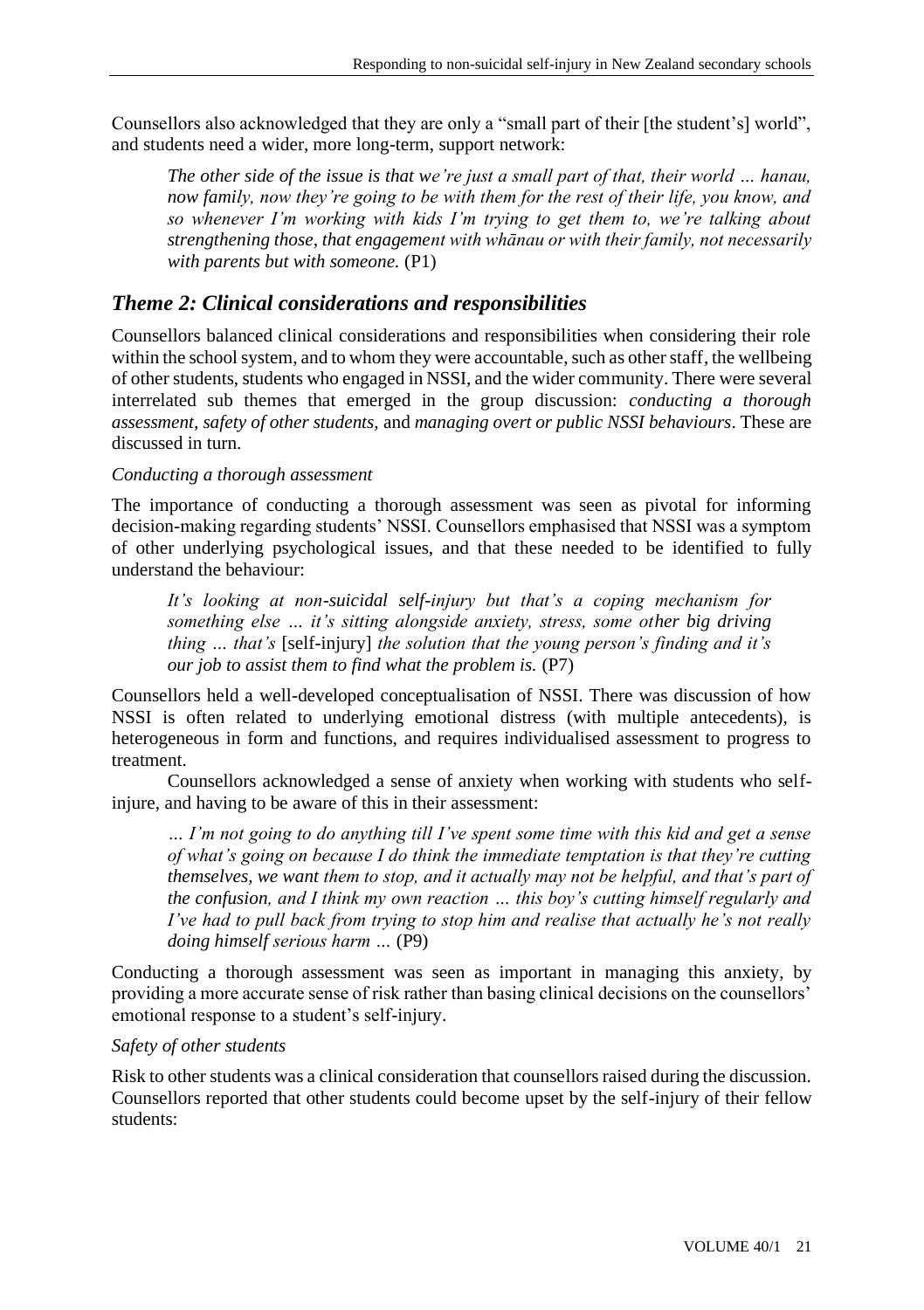*I had another circumstance where students came to me to say that one of their peers was cutting. They were very concerned, there was lots of blood on paper towels in the bathrooms and definitely signs of cutting … they came to say how upset they were.* (P4*)*

Counsellors' support was sought from students who had witnessed (or been privy to) their friends' NSSI, and who were struggling to manage their own distress or concern for a friend. Having a friend or family member who self-injures is a risk factor for future NSSI behaviour (Fox et al., 2015; Prinstein et al., 2010), hence friends require special clinical consideration.

#### *Managing overt or public NSSI behaviours*

In instances of overt public self-injury, counsellors experienced a tension between supportive and disciplinary responses, which then impact upon decisions around confidentiality and the kind of clinical work that can be done.

*Our person who was actually handing out … blades to junior school intermediate kids,*  and he was a sick child and did have a psychiatrist ... between us [as a counselling] team] *we had to manage what was discipline and what was not … public displays were not acceptable. If he wanted to self-harm at home as a release that was different—what he did in private was different. What he did in public was not acceptable and that we had to put up those boundaries in place for the safety of the, of others ... hence the* discipline element that was in there as opposed to the help that he was getting ... (P5)

Hence there were clinical decisions made regarding placing certain overt self-injurious behaviours under the domain of disciplinary management (public displays of NSSI; behaviours that could be interpreted as inciting others to self-injure), which were not under the same domain of confidentiality as private NSSI and were seen to have potentially different underlying functions i.e.: "*at home as a release is different*". Previous research has indicated that public NSSI is generally seen as "attention-seeking", less genuine, and less deserving of support than private NSSI (Gilbertson & Wilson, 2008). The perceptions of public NSSI as unacceptable, perceived as attention-seeking, geared towards provoking a reaction, whereas private NSSI being considered as a release, as identified by the above research participant often influenced the counsellors' responses, and those of other school staff involved with students:

*… we had a person who from a staff point of view was* [using] *attention-seeking behaviour and would deliberately put razor blades in his mouth in front of the teacher in the classroom to provoke a reaction. So consequently, although* [they]*referred him to us, it was dealt with as a disciplinary thing by senior management and in that sense our input was limited, you know. We could only work with the person at this level and make referrals for him but really because of the way in which he was displaying his self-injury it was so public and so "look at me chur"ii that the teacher had to respond … in that particular case it ended up being dealt with as a disciplinary thing even though it got referred to us …* (P5)

Overt public NSSI was also described as requiring an immediate response from the classroom teacher, with follow-up "restorative" conversations:

*… just last week with an art year nine class and the lesson to the whole class is that there are, you know, a lot of sharp* [tools] *and the teacher said no accidents, please, and ... this young woman really just ran with it to the point where she went up* [to] *the teacher and went across her hand* [with a sharp implement] *and* [the teacher] *took her out, immediately dressed it and ... it got reported on* [the intranet site for recording students' functioning] *and followed* [up] *as a discipline … there'll be, you know,*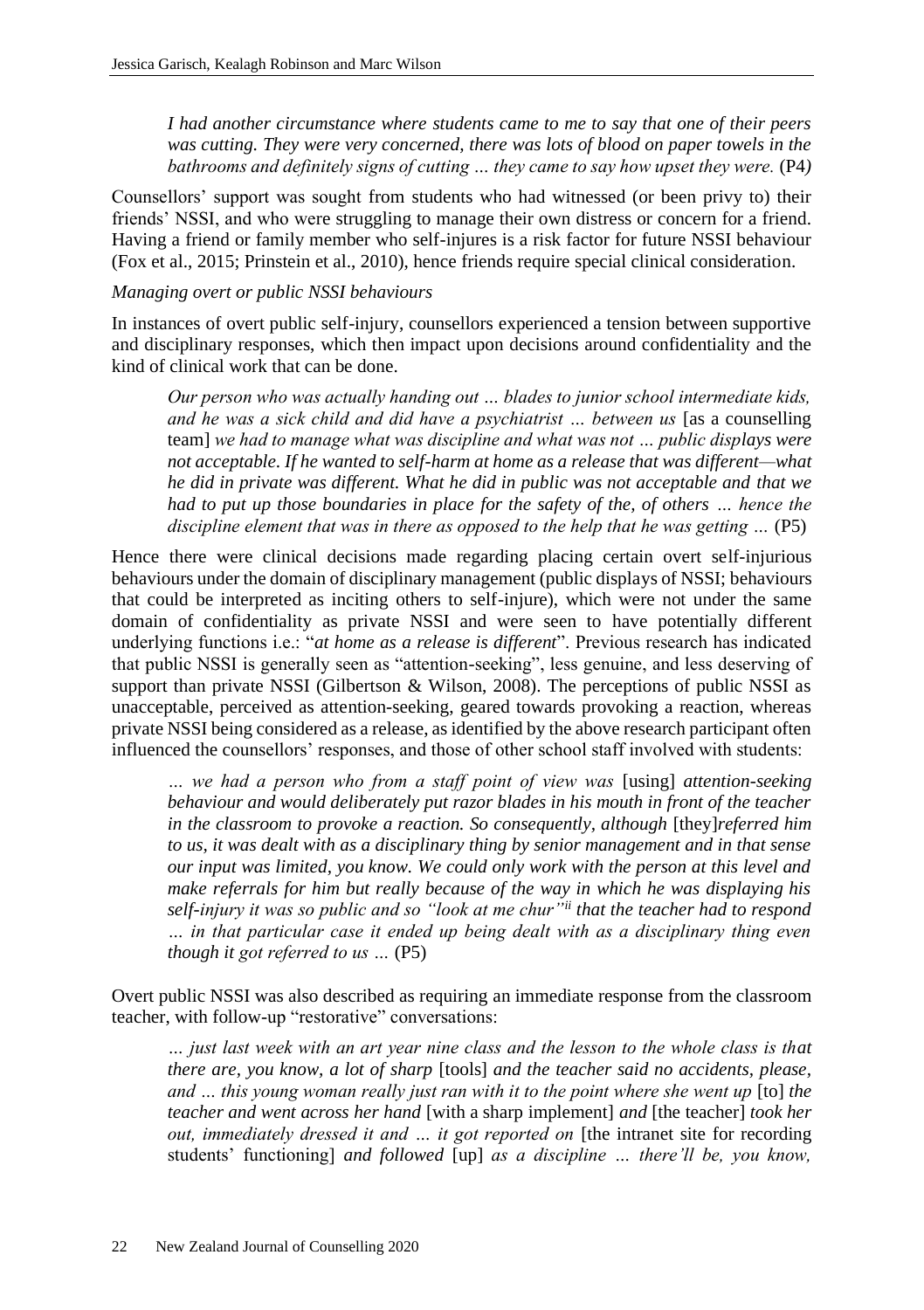*restorative chats … the teacher will have with her about, you know, what were you hoping to achieve by that …?* (P7)

When NSSI was public, there was a different approach to disclosure. Counsellors reported that in the case of public NSSI they would readily tell parents, as the information (regarding their child's self-injury) was already public.

*… it's out there … everyone knows … it's really important the school actually does tell the parents so it's not other parents telling them or kids telling them so that … the school is seen to at least be aware of what's going on and having real care and concern …* (P6)

## *Theme 3: School infrastructure and culture*

Counsellors were frustrated by school infrastructure and the culture regarding NSSI. The subthemes identified were *staff misconceptions and discomfort regarding NSSI*, *informal responses and training regarding NSSI*, and *failure of other staff to report NSSI to the pastoral team*. Counsellors were confronted with managing other staff members' perceptions of mental health (e.g., NSSI as attention-seeking), and willingness to follow processes when confronted with student mental health issues (in this case, NSSI).

#### *Staff misconceptions and discomfort regarding NSSI*

Counsellors reported that school staff would occasionally refer to self-injury as "attentionseeking", despite having been presented with information to the contrary and they felt that this was an unhelpful way of understanding the behaviour.

*I was quite dismayed when Marc [research team leader, last author Marc Wilson] came to the schooliii because we'd talked about it and I was quite dismayed to hear one of them [school staff] say something like NSSI was attention-seeking behaviour. I thought to myself "we've had these discussions I don't know how many times". (P2)*

Another counsellor said that the way staff talked about students who self-injure as attentionseeking was negative and enabled the deferral of responsibility to the student (rather than encouraging support):

*… they* [staff] *see it as a* "*well, we just ignore it". It's a way of putting it down to the student rather than—"well, let's respond to it" and help them find other ways of getting attention and in a less damaging way. It's a putting down of the student to me that … that's what I hear in their voices.* (P7)

This labelling of NSSI as attention-seeking was seen by another counsellor as reflective of other staff members' discomfort with the topic:

*I just wonder if it reflects staff personal discomfort, that negativity, and not knowing how to cope with it really …* (P3)

#### *Informal responses and training regarding NSSI*

When asked whether there was a specific process or protocol for responding to NSSI in schools, attendees unanimously reported that there was not. Most often, there was an informal process for responding to NSSI, with staff either going directly to the counselling department, or letting whānau know of the self-injury and then referring it to the counsellor. The level of involvement of teachers and management staff appeared to vary between schools and was at least partially dependent on staff comfort and their relationship with the counsellors. When a policy was referred to, it was not specific to NSSI: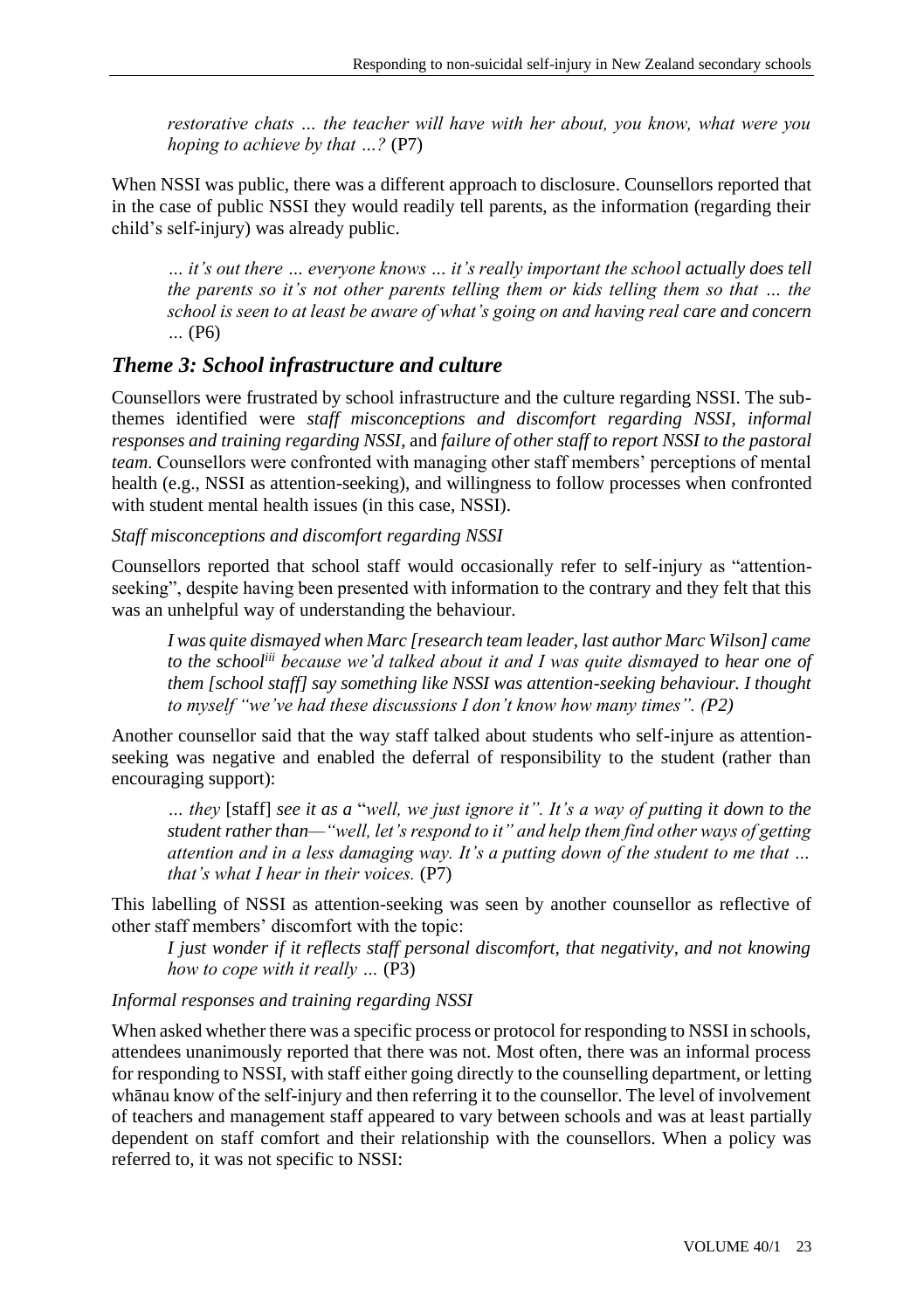*… not a specific process for NSSI, but a process for managing events of self-harm, or harm, or potential risk, or violence, or students who people are worried about for whatever reason. There are guidelines of referring to the counsellor and assessment and possibly to contact home … nothing specific.* (P1)

*We actually do have policy in school and every year at the beginning of the year the principal and the dean stand there and tell the whole staff that if they have concerns about students—whether it's depression, if it's something about suicide attempts or non-suicidal self-harm—they must refer to one of us [pastoral care team]. (P5)* 

The process for responding to NSSI appeared to be amalgamated with the process for responding to other behaviours related to risk.

Counsellors usually provided informal guidance to school staff around reporting NSSI to whānau and how to respond to cases of NSSI.

*My deans, I talked to them about it and said, "look, don't do this if you don't feel comfortable and come and talk to me and we can, you know, work through it together*"*, but they seem quite comfortable* [about reporting home regarding cases of NSSI] *because they do keep it as quite factual.* (P3)

Hence the counsellors would keep in mind staff levels of comfort when considering staff members' roles in responding to NSSI, and this would be discussed on a case-by-case basis. Counsellors commented on the importance of building and maintaining a trusting relationship with staff, to assist with this process:

*I think, if there were safety issues then our deans are pretty tuned-in to our kids and they're pretty aware of most of those kids at risk, and so I kind of trust their judgement of the situation.* (P3)

Counsellors also reported experiencing occasions where they could not trust staff to report cases of NSSI when necessary, as discussed below.

*Failure of other staff to report NSSI to the pastoral team*

Several counsellors recounted situations in which staff had chosen to keep cases of NSSI to themselves and had attempted to support the student on their own.

*… some people in the past have kept it* [student NSSI] *to themselves and then it's got dangerous, and then it's suddenly been like a hot potato thrown in our direction. "Why the hell didn't you tell us six months ago?"* (P5)

This was explained by another counsellor as reflecting staff intentions to be helpful, but that ultimately this behaviour was outside most teachers' area of expertise and competence.

*… there are some individuals who like to feel like they're helping and there may be stuff in their own background with their own children; "Ooh, I can really help this child, I know something about this", and of course every case is different—this is not your child*  [but] *somebody else's. But some of them get hooked into that, and before they know it it's become too big for them to handle … they get frightened and then pass it on, but in the meantime you know you could have been doing some work with* [the student] *to help them.* (P6)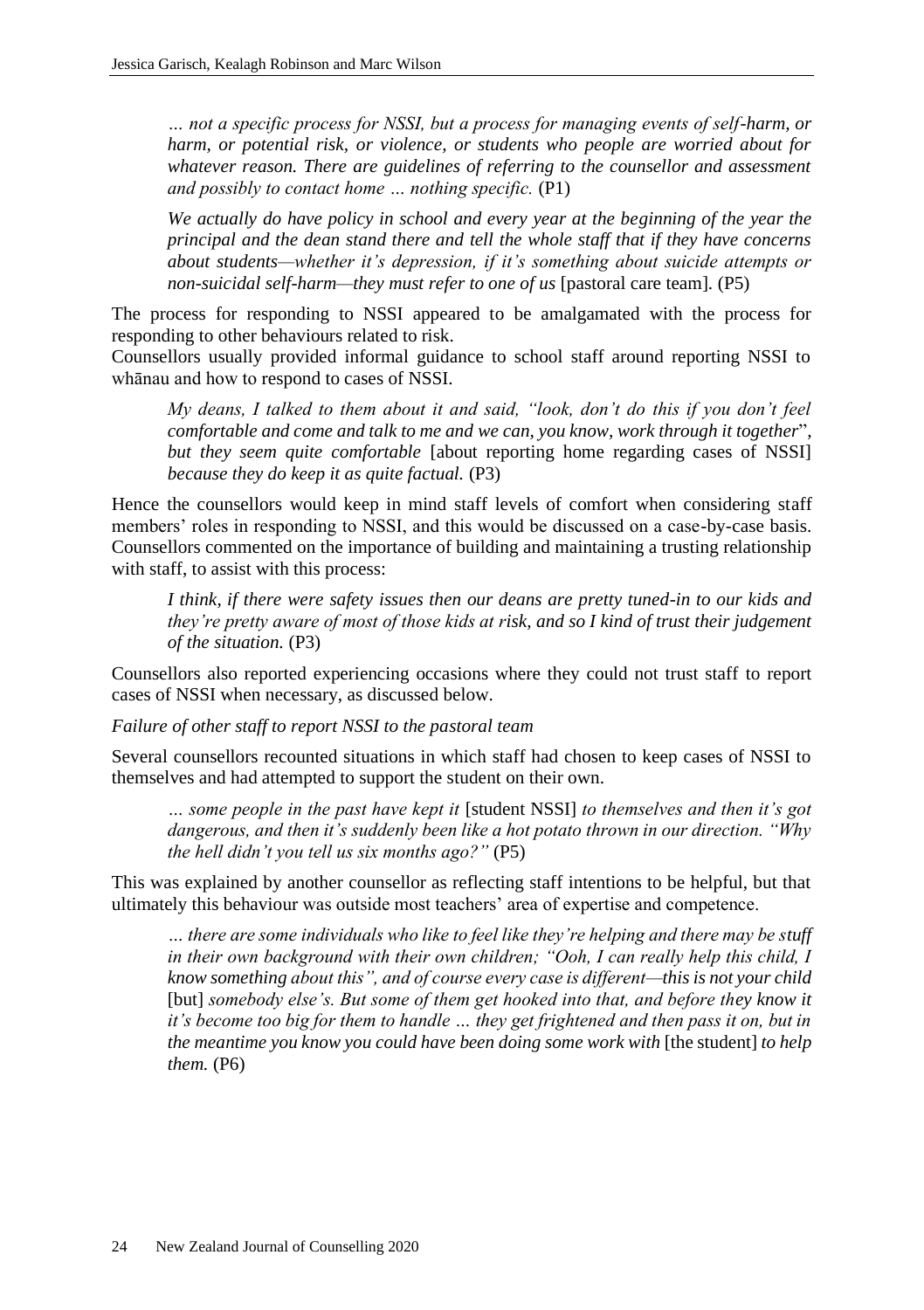One counsellor said that responding to NSSI also included responding to any safety risks for teachers, too; and this included cases where teachers did not tell the pastoral care department about student NSSI as early as they perhaps should have.

*… it's a safety thing for teachers because I've had the same experience as you've had where teachers have held on to something that's got too big and … then they throw it our way and it's kind of far out, you know, we should have known about this a long time ago.* (P1)

## **Discussion**

Responding to NSSI in secondary schools is a complex endeavour, and participants' responses in the focus group indicate that counsellors are required to attend to needs within the school community at various levels, including the self-injuring student, other students and school staff, as well as parents and whānau.

Issues of confidentiality and managing disclosure were common experiences. Counsellors were mindful of maintaining their relationship with students, while also acknowledging that the risk of harm associated with self-injury may necessitate breaking client confidentiality. Considerations regarding disclosure involved ensuring adequate support for the student, ascertaining students' engagement in therapeutic intervention (with lack of engagement indicating greater need to disclose to whānau), and the nature of the self-injury (e.g., public NSSI required disclosure to whānau). School guidance counsellors do not work in a vacuum and have multiple relationships to consider when making clinical decisions. Having close ties with academic staff, and solid relationships with senior staff and the wider pastoral care network (e.g., nurses, deans, the principal), was presented as vital to supporting counsellors in their roles.

Teaching staff were described as sometimes having an emotional reaction to NSSI and at times being judgemental in their stance, such as seeing NSSI as an attention-seeking behaviour. Research indicates that people who self-injure are highly sensitive to, and vigilant about, criticism and rejection from others, particularly in relation to the self-injury, and may expect to be stigmatised (Fortune et al., 2008; Harris, 2000). These factors can lead to shame and withdrawal from available support. It is important that school staff respond in ways that are sensitive to the risk of reinforcing shame or negative self-attributions, while remaining lowkey and unflustered. The research literature describes a "low-key, dispassionate demeanour" (Walsh, 2014, p. 84) as the ideal approach when an individual displays their NSSI, and training in this regard could be very beneficial for all secondary school staff.

There was unanimous agreement among participants that they did not use any specific protocol for managing NSSI in their schools, nor did they mention using any specific assessment instruments. Yet, international guidelines for managing NSSI in schools are readily available (Bubrick, Goodman, & Whitlock, 2010; Hamza & Heath, 2018; Hasking et al., 2016; Hasking et al., 2019; Shapiro, 2008), and the importance of using them emphasised across the literature (e.g., Kelada, Hasking, & Glenn, 2017; Whitlock et al., 2018). For example, Shapiro (2008) discusses a self-injury protocol for school nurses. This protocol includes direct referral to the school mental health professional(s) following disclosure of self-injury, determining the severity of harm (i.e., whether suicidality is present, or whether the self-injury is low lethality), and ideas for what to communicate to parents upon disclosure, such as explaining that selfinjury is not usually about suicide. These are likely to be useful for staff training, to encourage consistency in responses to disclosure, and a means of sharing the workload of school counsellors.

Several limitations of the present research also require consideration. Many of the workshop attendees chose not to contribute as participants to the discussion, but rather only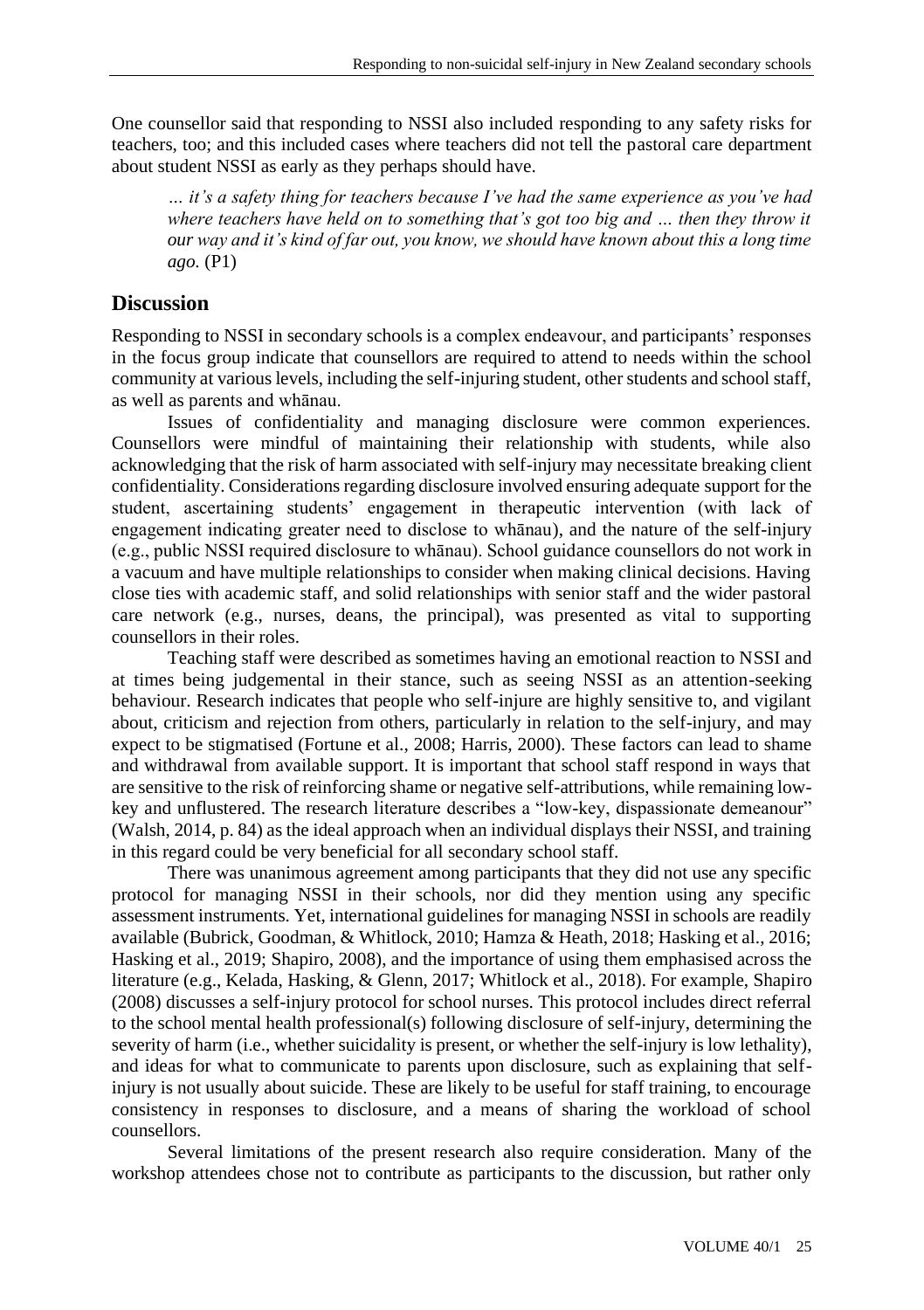listened to the conversation. This self-selection may be because several attendees were not working in secondary schools (e.g., their background was working in youth services) and they therefore may not have felt qualified to discuss the issue of responding to NSSI in schools. In addition, several of the counsellors knew each other well, and so may have felt more comfortable discussing the topic in front of their peers than those who were not as familiar with colleagues who were present. Alternatively, attendees may have chosen not to contribute for fear of being judged negatively, particularly if they worked at a school with a different process for responding to NSSI than that described by others present. This may have led to a more homogenous response than if all attendees had been willing to contribute their thoughts. However, every attempt was made to create a safe environment for contributions. The discussion was also time limited; more discussion may have elicited greater depth of conversation.

In conclusion, the secondary school guidance counsellors who participated in this research tended to take a holistic client-centred view of responding to NSSI. They prioritised their clients' safety and the therapeutic relationship, while acknowledging the limitations and potential pitfalls of working therapeutically within a school setting. Currently there is little, or no training offered to secondary school staff in Aotearoa New Zealand regarding NSSI, despite the high prevalence of this behaviour and its link to negative health outcomes. Further research is needed to illuminate which resources or training programmes might be introduced and prove effective in New Zealand schools.

We conclude this article by offering some reflective questions to stimulate discussion among school pastoral care staff on how to best manage NSSI within school environments:

**1.** In responding to NSSI in your school, what do you think is done well, and where do you see room for improvement?

**2.** Are there specific people within your school context who you enlist for support when responding to student NSSI? What support do they provide?

**3.** Would an NSSI-specific management protocol be helpful in your school? Who would be the key people involved in responding to student NSSI, and what would their role(s) be? What are the barriers to implementing a protocol?

**4.** How is NSSI perceived among staff at your school? Is this perception(s) helpful? What would it be like to have explicit conversations about these perceptions, and the consequences they may have (e.g., on student willingness to disclose; on readiness of staff to respond appropriately to student NSSI)?

#### **References**

- *(Note that references providing guidelines for responding to NSSI in school contexts are marked with \*\*).*
- Berger, E., Hasking, P., & Reupert, A. (2015). Developing a policy to address non-suicidal self-injury in schools. *Journal of School Health, 85*(9), 629–647.
- Braun, V., & Clarke, V. (2006). Using thematic analysis in psychology. *Qualitative Research in Psychology, 3*(2), 77–101.
- Braun, V., & Clarke, V. (2013). *Successful qualitative research: A practical guide for beginners*. London, England: Sage.
- \*\*Bubrick, K., Goodman, J. & Whitlock, J. (2010). *Non-suicidal self-injury in schools: Developing and implementing school protocol.* [Fact sheet] Cornell Research Program on Self-Injurious Behavior in Adolescents and Young Adults. Available at: http://www.selfinjury.bctr.cornell.edu/perch/resources/non-suicidal-self-injury-inschools.pdf
- Collings, S. (2012). *Updated evidence and guidance supporting suicide prevention activity in New Zealand schools 2003–2012.* The National Centre of Mental Health Research,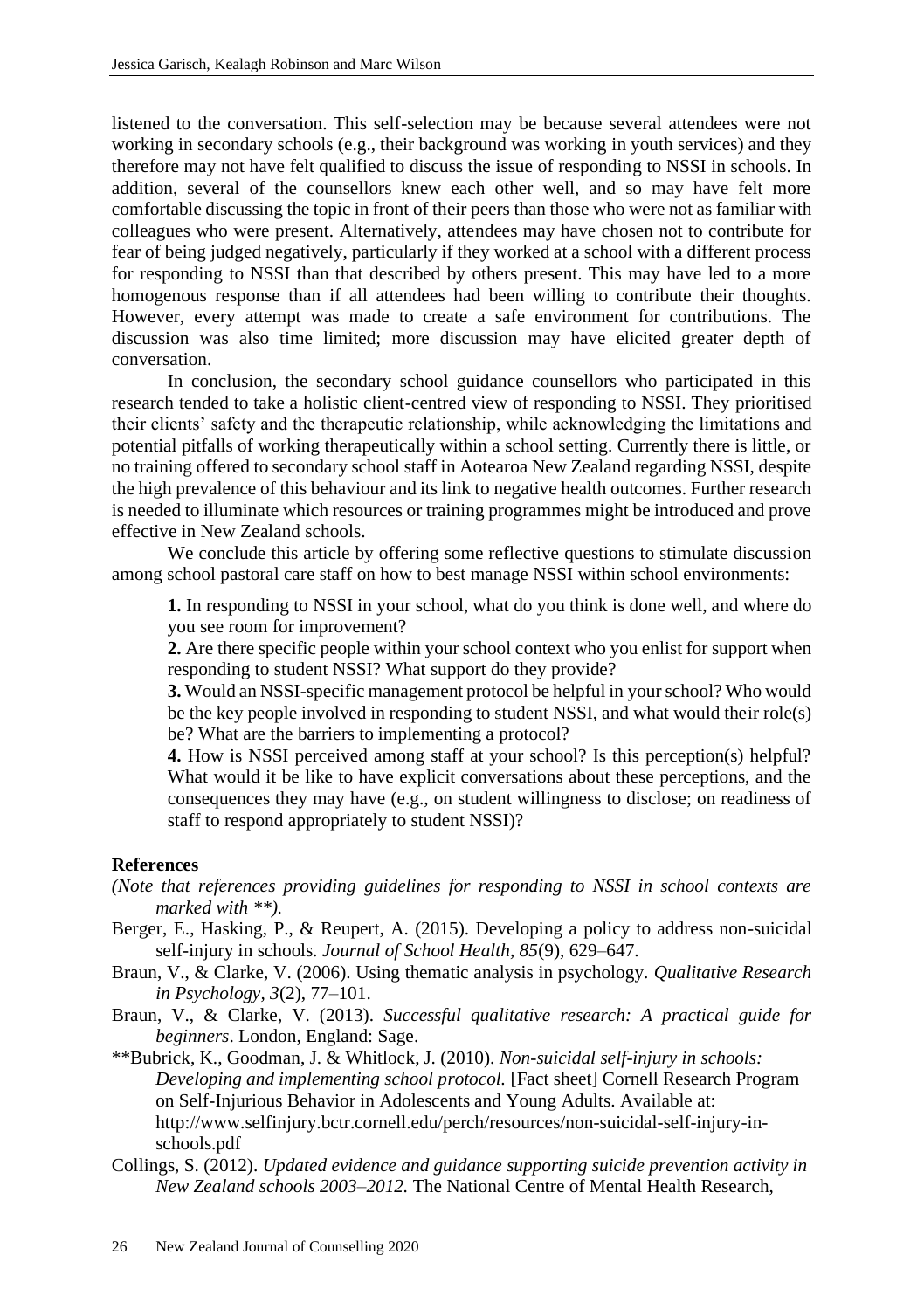Information and Workforce Development, Auckland, New Zealand. Available at: https://www.tepou.co.nz/uploads/files/resource-assets/updated-evidence-and-guidancesupporting-suicide-prevention-activity-in-New-Zealand-schools-2003-2012.pdf

- \*\*De Riggi, M. E., Moumne, S., Heath, N. L., & Lewis, S. P. (2016). Non-suicidal self-injury in our schools: A review and research-informed guidelines for school mental health professionals. *Canadian Journal of School Psychology*, *32*(2), 122–143. Available at: https://journals.sagepub.com/doi/pdf/10.1177/0829573516645563
- Dowling, S., & Doyle, L. (2017). Responding to self-harm in the school setting: The experience of guidance counsellors and teachers in Ireland. *British Journal of Guidance & Counselling, 45*(5), 583–592.
- Duggan, J. M., Heath, N. L., Toste, J. R., & Ross, S. (2011). School counsellors' understanding of non-suicidal self-injury: Experiences and international variability. *Canadian Journal of Counselling and Psychotherapy, 45*(4), 327–348.
- Fortune, S., Sinclair, J., & Hawton, K. (2008). Help-seeking before and after episodes of selfharm: A descriptive study in school pupils in England. *BMC Public Health, 8*: 369. doi:10.1186/1471-2458-8-369
- Fox, K. R., Franklin, J. C., Ribeiro, J. D., Kleiman, E. M., Bentley, K. H., & Nock, M. K. (2015). Meta-analysis of risk factors for non-suicidal self-injury*. Clinical Psychology Review*, *42*, 156–167. doi:10.1016/j.cpr.2015.09.002
- Gandhi, A., Luyckx, K., Maitra, S., Kiekens, G., Verschueren, M., & Claes, L. (2017). Directionality of effects between non-suicidal self-injury and identity formation: A prospective study in adolescents. *Personality and Individual Differences*, *109*, 124–129. https://doi.org/10.1016/j.paid.2017.01.003
- Garisch, J. A. (2010). *Youth deliberate self-harm: Interpersonal and intrapersonal vulnerability factors, and constructions and attitudes within the social environment* (Unpublished doctoral thesis). Victoria University of Wellington, Wellington, New Zealand.
- Garisch, J. A., Wilson, M. S., Robinson, K., Brocklesby, M., O' Connell, A., Langlands, R. L., Russell, L., Kingi, T., & Brown, E. J. (2016). Adolescent wellbeing in Aotearoa New Zealand: The importance of school environment. *Journal of the New Zealand College of Clinical Psychologists, 26*(2), 35–40.
- Gilbertson, T. J., & Wilson., M. S. (2008). *Doing it seriously and trivialising it. A discursive analysis of students' and counsellors' interview accounts of self-harm*. Oral presentation at the Australasian Social Psychology Conference, Wellington, New Zealand.
- Guan, K., Fox, K. R., & Prinstein, M. J. (2012). Non-suicidal self-injury as a time-invariant predictor of adolescent suicide ideation and attempts in a diverse community sample. *Journal of Consulting and Clinical Psychology, 80*(5), 842–849. doi:10.1037/a0029429
- \*\*Hamza, C. A., & Heath, N. L. (2018). Non-suicidal self-injury: What schools can do. In Leschied, A. W., Saklofske, D. H., & Flett, G. L. (Eds). *Handbook of School-Based Mental Health Promotion* (pp. 237–260). Cham, Switzerland: Springer.
- Harris, J. (2000). Self-harm: Cutting the bad out of me. *Qualitative Health Research, 10*(2), 164–173.
- \*\* Hasking, P., Baetens, I., Bloom, E., Heath, N., Lewis, S., Lloyd-Richardson, E., & Robinson, K. (2019). Addressing and Responding to Non-suicidal Self-Injury in the School Context. In J. J. Washburn (Ed.), *Non-suicidal Self-Injury: Advances in Research and Practice* (pp. 175–194). New York, NY: Routledge.
- \*\*Hasking, P. A., Heath, N. L., Kaess, M., Lewis, S. P., Plener, P. L., Walsh, B. W., & Wilson, M. S. (2016). Position paper for guiding response to non-suicidal self-injury in schools. *School Psychology International, 37*(6), 644–663. doi:10.1177/0143034316678656.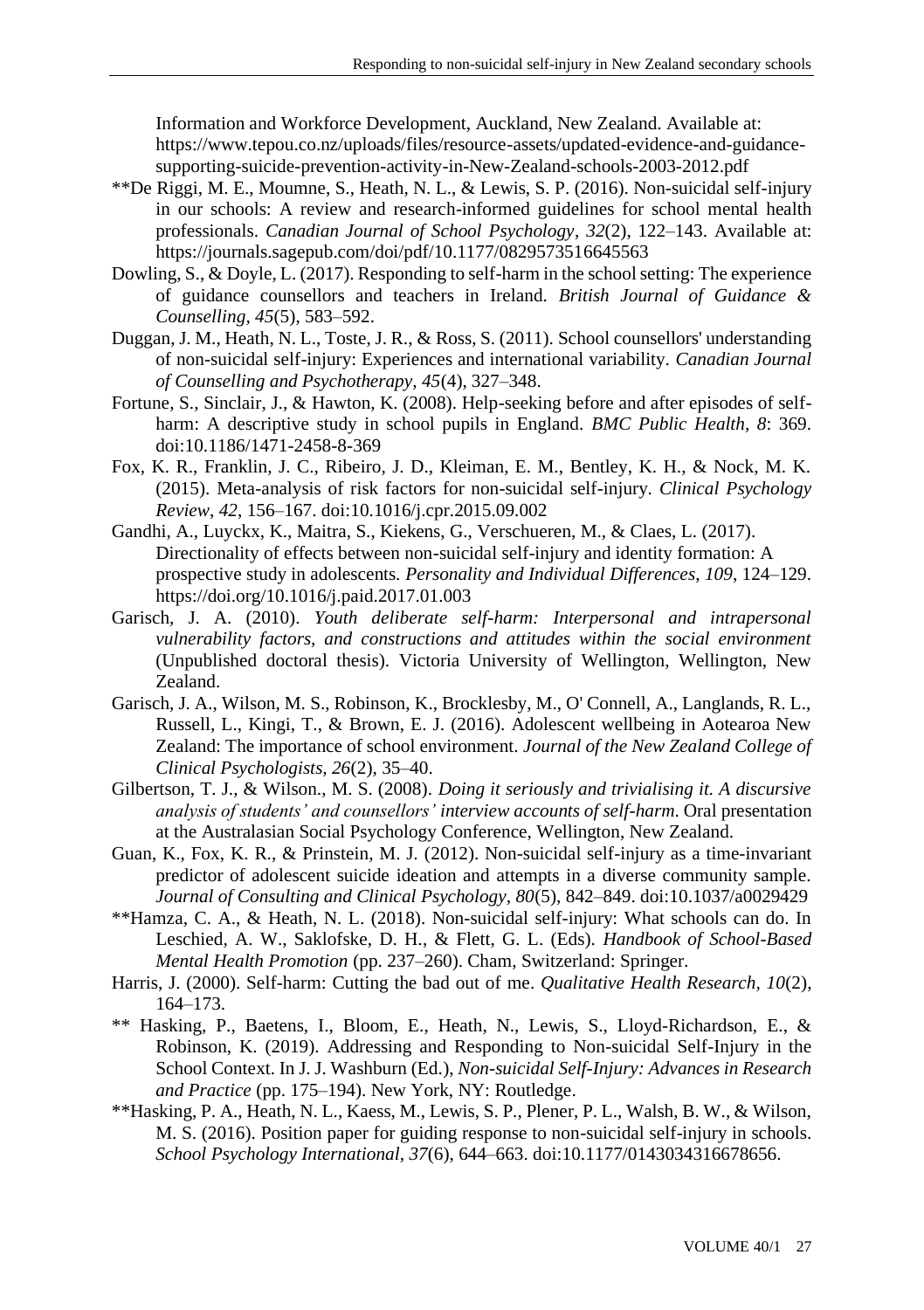- Heath, N. L., Toste, J. R., & Beettam, E. L. (2006). "I am not well-equipped": High school teacher's perceptions of self-injury. *Canadian Journal of School Psychology, 21*(1/2), 73–92. doi:10.1177/0829573506298471
- Heath, N., Toste, J., Nedecheva, T., & Charlebois, A. (2008). An examination of non-suicidal self-injury among college students. *Journal of Mental Health Counseling, 30*(2), 137– 156.
- International Society for the Study of Self-Injury (2007). *Definition of non-suicidal self-injury.* https://itriples.org/category/about-self-injury/#what-is-self-injury
- Kelada, L., Hasking, P., & Glenn, M. A. (2017). School response to self-injury: Concerns of mental health staff and parents. *School Psychology Quarterly*, 32(2), 173–187. doi:10.1037/spq0000194
- Klineberg, E., Stansfeld, S. A., & Bhui, K. S. (2013). How do adolescents talk about self-harm? Findings from a qualitative school-based study in England. *J*o*urnal of Adolescent Health, 53*(2), S78–S79. doi:10.1016/j.jadohealth.2012.10.183
- Klonsky, E. D., & Glenn, C. R. (2009). Assessing the functions of non-suicidal self-injury: Psychometric properties of the Inventory of Statements About Self-injury (ISAS). *Journal of Psychopathology and Behavioral Assessment*, *31*(3), 215-219. doi: 10.1007/s10862-008-9107-z
- Kvale, S. (1994). Ten standard objectives to qualitative research interviews. *Journal of Phenomenological Psychology*, *25*(2), 147-173. doi:10.1163/156916294X00016
- Linehan, M. (1993). *Cognitive-behavioral treatment of borderline personality disorder*. New York: Guilford Press.
- Ministry of Education (2013). *Preventing and responding to suicide: Resource kit for schools.*
- Ministry of Education (2018). *Guidance staffing.* www.education.govt.nz/school/running-aschool/resourcing/school-staffing/entitlement-staffing/school-staffing-2/
- Muehlenkamp, J. J., Claes, L., Havertape, L., & Plener, P. L. (2012). International prevalence of adolescent non-suicidal self-injury and deliberate self-harm. *Child and Adolescent Psychiatry and Mental Health, 6*:10. doi:10.1186/1753-2000-6-10
- Muehlenkamp, J., & Kerr, P. (2010). Untangling a complex web: How non-suicidal self-injury and suicide attempts differ. *Prevention Researcher, 17*, 8–10.
- New Zealand Association of Counsellors (2016). *Code of Ethics. A Framework for Ethical Practice*. https://www.nzac.org.nz/ethics/code-of-ethics/
- Nock, M. K. (2010). Self-injury. *Annual Review of Clinical Psychology, 6*(1)*,* 339–363. doi:10.1146/annurev.clinpsy.121208.131258
- Nock, M. K., Joiner Jr., T. E., Gordon, K. H., Lloyd-Richardson, E., & Prinstein, M. J. (2006). Non-suicidal self-injury among adolescents: Diagnostic correlates and relation to suicide attempts. *Psychiatry Research, 144*(1), 65–72. doi:10.1016/j.psychres.2006.05.010
- Plener, P. L., Schumacher, T. S., Munz, L. M., & Groschwitz, R. C. (2015). The longitudinal course of non-suicidal self-injury and deliberate self-harm: A systematic review of the literature. *Borderline Personality Disorder and Emotion Dysregulation, 2*(2). doi:10.1186/s40479-014-0024-3
- Prinstein, M. J., Heilbron, N., Guerry, J. D., Franklin, J. C., Rancourt, D., Simon, V., & Spirito. A. (2010). Peer influence and non-suicidal self-injury: Longitudinal results in community and clinically-referred adolescent samples, *Journal of Abnormal Child Psychology, 38*(5), 669–682. doi: 10.1007/s10802-010-9423-0
- Ribeiro, J. D., Franklin, J. C., Fox, K. R., Bentley, K. H., Kleiman, E. M., Chang, B. P., & Nock, M. K. (2016). Self-injurious thoughts and behaviors as risk factors for future suicide ideation, attempts, and death: A meta-analysis of longitudinal studies. *Psychological Medicine, 46*(2), 225–236. doi:10.1017/S0033291715001804